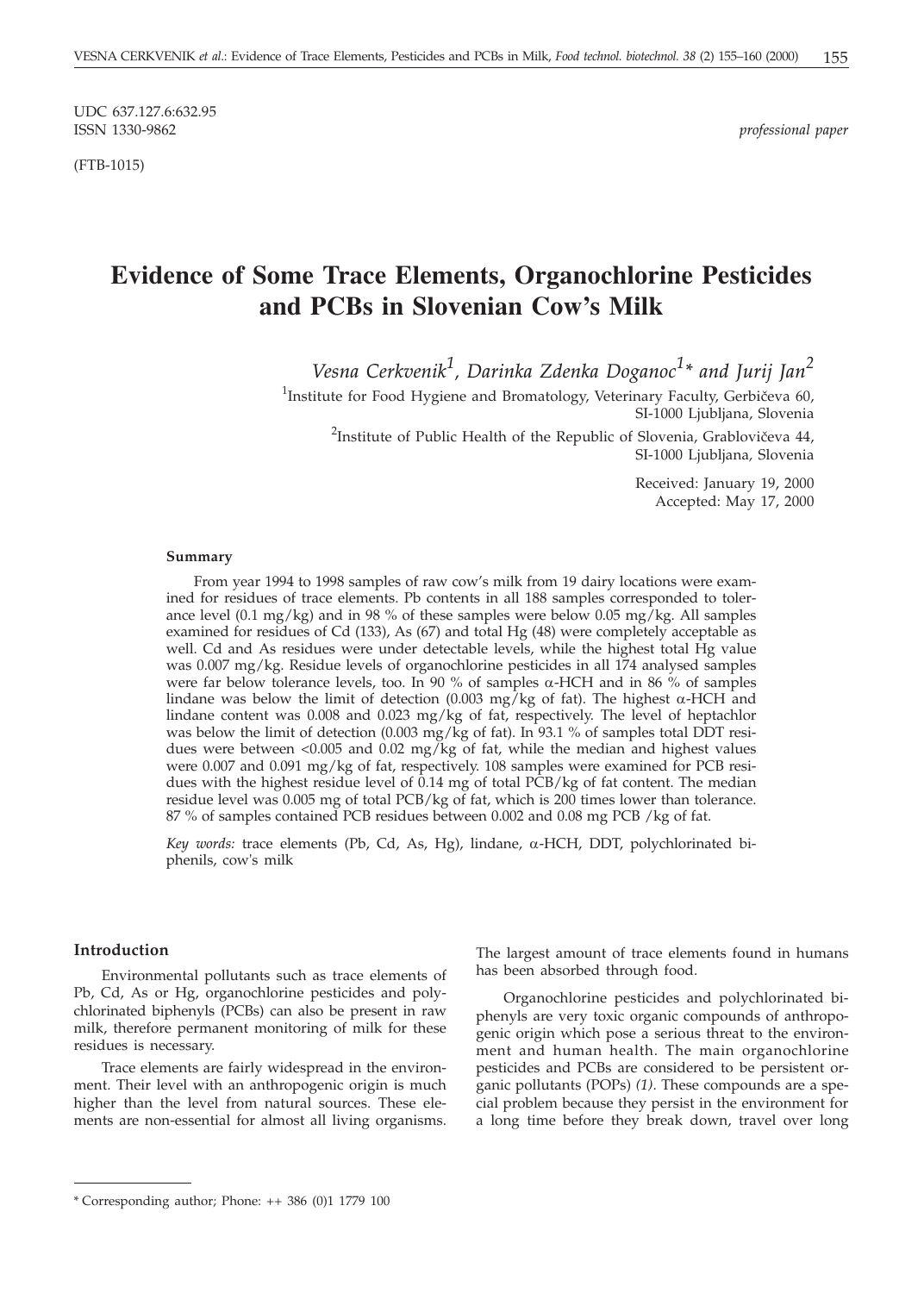| Trace elements          | Slovenia $(mg/kg of milk)$   |                              |                                    |
|-------------------------|------------------------------|------------------------------|------------------------------------|
| Pb                      | 0.1                          |                              |                                    |
| C <sub>d</sub>          | 0.01                         |                              |                                    |
| As                      | 0.1                          |                              |                                    |
| total Hg                | 0.03                         |                              |                                    |
| OC pesticides           | Slovenia (mg/kg of milk fat) | EU $(5)$ (mg/kg of raw milk) | MRL ratio Slovenia:EU <sup>b</sup> |
| $\alpha$ -HCH           | $0.05^{\rm a}$               | 0.004                        | 10:1                               |
| $\gamma$ -HCH (lindane) | 0.1                          | 0.008                        | 10:1                               |
| Heptachlor              | 0.05                         | 0.004                        | 10:1                               |
| Total DDT               | 0.5                          | 0.04                         | 10:1                               |
| PCBs                    | Slovenia (mg/kg of milk fat) | EU $(6)$ (mg/kg of milk fat) | MRL ratio Slovenia:EU              |
| <b>Total PCB</b>        | 1.0                          | 0.1 <sup>c</sup>             | 10:1                               |

Table 1. Maximum residue levels (MRLs) for some trace elements, organochlorine pesticides and PCBs in cow's milk in Slovenia *(3,4);* EU tolerated levels of organochlorine pesticides and PCBs are also presented *(5,6)*

<sup>a</sup> – together with β-HCH and δ-HCH as a sum<br><sup>b</sup> – proposed 4 % of fat in raw milk

<sup>c</sup> – sum of the following PCBs (IUPAC): 28, 52, 101, 118, 138, 153, 180

distances to all parts of the globe and poison humans and wildlife. They tend to concentrate in the fatty tissues of humans and animals that are at the top in the food chain. The only way that the organisms can excrete them is through milk *(2)*.

Many countries have adopted regulations that state the maximum residue levels of environmental pollutants in food in order to protect consumers. In Slovenia, official tolerance of these compounds in food of animal origin is derived from the legislation of the former Yugoslavia *(3,4)*, although new regulations are under preparation. Current maximum residue levels for some environmental pollutants in cow's milk in Slovenia are presented in Table 1, where Slovenian levels of tolerance for organochlorine pesticides and PCBs are compared to European Union levels of tolerance *(5,6)*. Slovenian tolerance levels for HCH ( $\alpha$ ,  $\beta$ ,  $\gamma$  and  $\delta$ ), heptachlor and total DDT are one time lower, but 10 times higher than the EU tolerance level for total PCB.

In Slovenia residue monitoring for organochlorine pesticides in food of animal origin, including cow's milk, began in 1974. Since 1980, it has been overseen by the Veterinary Administration of the Republic of Slovenia *(7)*. The first records of trace elements in raw cow's milk were made in 1981 *(8)*. Since then, regular monitoring of environmental pollutants in cow's milk has been carried out annually *(9–13).* Analyses of Pb, Cd, As and organochlorine pesticides have been carried out at the Slovenian Institute for Food Hygiene and Bromatology at the Veterinary Faculty in Ljubljana. Analyses of Hg and PCBs have been carried out at the Institute of Public Health of the Republic of Slovenia in Ljubljana.

This paper presents the results of residue monitoring and environmental pollutant scanning of Slovenian raw cow's milk from 1994 to 1998. Samples from 19 dairies from all over Slovenia were brought to our Institute and were analysed for residues of trace elements, organochlorine pesticides and PCBs.

## **Materials and Methods**

#### *Sampling strategy*

Samples of raw cow's milk were collected from 19 Slovenian dairies in accordance with the Monitoring Programme prescribed and organized by the Veterinary Directorate of the Ministry for Agriculture, Forestry and Food, Republic of Slovenia. The number of samples taken was based on the daily milk repurchase of an individual dairy. For every 15,000 liters one collective sample was taken annually.

The dairies were distributed over six geographical regions (Fig. 1).

The annual and total numbers of samples of raw cow's milk analysed for residues of trace elements, organochlorine pesticides and PCBs from 1994 to 1998 are shown in Table 2.

Table 2. Number of Slovenian raw cow's milk samples analysed for trace elements, organochlorine pesticides and PCBs content from 1994 to 1998

|       | Number of samples analysed on: |     |    |    |                              |      |  |
|-------|--------------------------------|-----|----|----|------------------------------|------|--|
| Year  | Pb                             | Cd  | As | Hg | organochlorine<br>pesticides | PCBs |  |
| 1994  | 19                             |     |    |    | 21                           |      |  |
| 1995  | 34                             |     |    |    | 33                           | 11   |  |
| 1996  | 54                             | 53  | 25 | 8  | 52                           | 48   |  |
| 1997  | 53                             | 53  | 32 | 31 | 49                           | 26   |  |
| 1998  | 28                             | 27  | 10 | 9  | 19                           | 19   |  |
| Total | 188                            | 133 | 67 | 48 | 174                          | 108  |  |

The majority (about 40 %) of the samples analysed for trace elements originated from the last two regions in the eastern and north-eastern part of the country. About 30 % of the samples analysed for residues of organochlorine pesticides were from Štajerska region.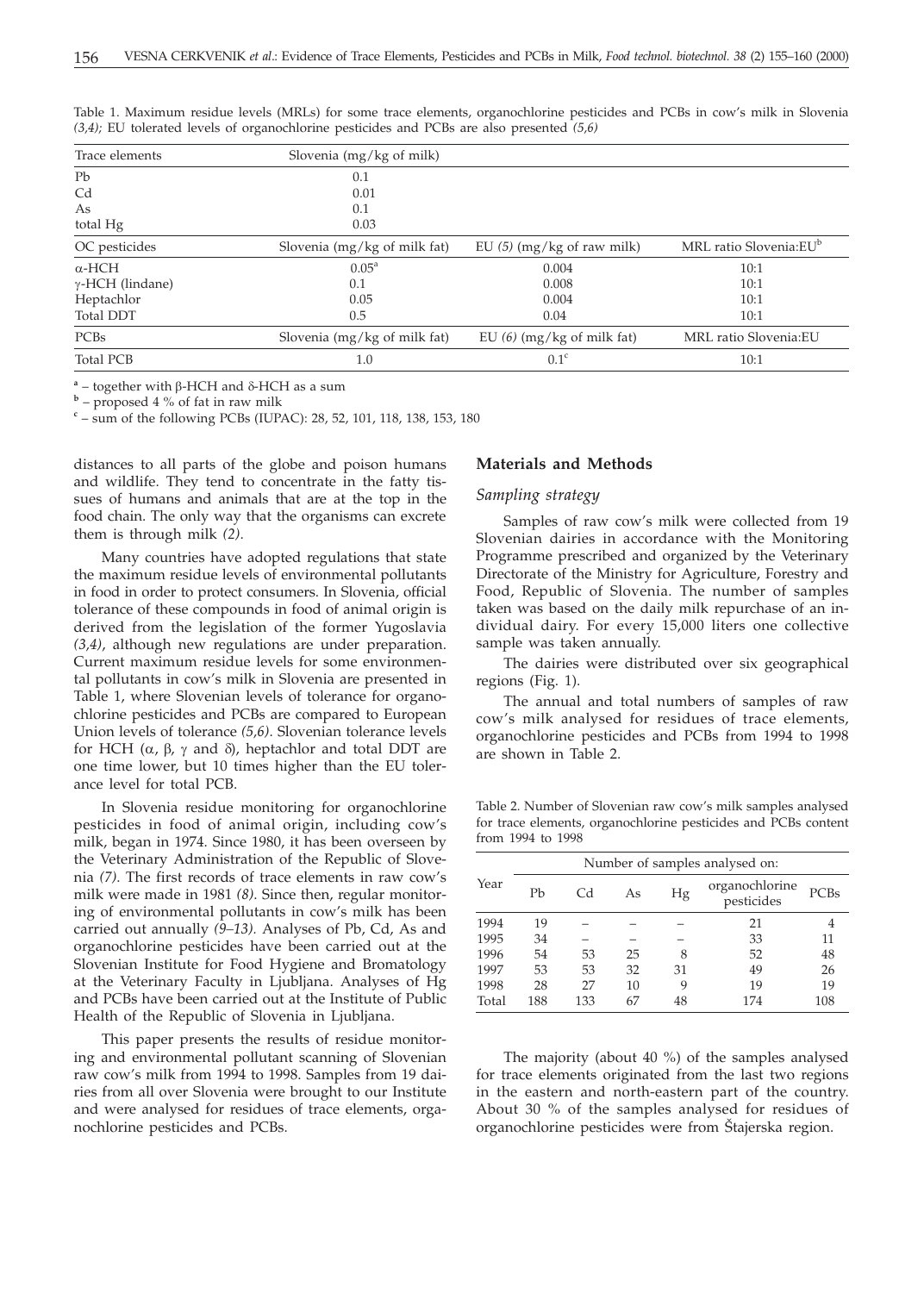

Fig 1. Highest content levels of total DDT and total PCB in raw cow's milk in six separate Slovenian regions, period 1994–1998

### *Analytical procedures*

The concentrations of Pb and Cd in whole cow's milk samples were determined by flame atomic absorption spectrophotometry (FAAS). Samples were dry- -ashed at 450 °C. Lead and cadmium were determined as diethylammonium diethyldithiocarbamate complex in methyl isobutyl ketone. The method of standard addition was employed for calculations. Details of the sample digestion procedure, a preconcentration step and the instrumental technique are described in references *(14,15)*. A spectrophotometrical method was used to determine As content *(14)*. The total Hg was determined by the cold vapor AAS technique *(14)*. Limits of detection were 0.05 mg/kg for Pb and As, 0.003 mg/kg for Cd and 0.001 mg/kg for total Hg.

Analytical quality assurance included periodical analyses of reference materials, including milk powder No. 151 from the Community Bureau of Reference, participation in interlaboratory control with FAPAS from Great Britain and recovery tests. Recovery for Pb was 94.6 % (mean value of annual recoveries in period from 1994 to 1998;  $n = 6$ /year) and 98.8 % for Cd, obtained analysing reference materials and spiked samples. Recovery for As over the entire period was 91.6  $\%$  (n = 39 spiked samples).

Fat was used as target matrix for analysis of organochlorine pesticides and PCBs due to the high lipophilicity of these pollutants. The fat was extracted from milk using sodium sulphate and petroleum ether to detect organochlorine pesticides. After solvent evaporation, the fat was refrigerated at 4 °C until clean-up.

The following organochlorine pesticides were analysed:  $\alpha$ -HCH, lindane, heptachlor, 4,4'-DDE, 2,4'-DDD, 4,4'-DDD, 2,4'-DDT and 4,4'-DDT (the sum of the last 5 compounds was expressed as total DDT). The detectable limit in fat for the first three compounds was 0.003 mg/kg, and 0.005 mg/kg for the other five. Samples were cleaned-up with partly deactivated  $Al_2O_3$  (16,17) and analysed using gas chromatography with <sup>63</sup>Ni electron capture detection (ECD). Before May 1996, the chromatographic process was performed with a packed glass column after a manual injection. Two packings were used to fill a  $1.9 \text{ m} \times 3 \text{ mm}$  ID column. The first mix was QF<sub>1</sub> 2.5 % with DC 200 2.5 % on varaport 30, and the second mix was OV-17 2.5 % with QF<sub>1</sub> 2.5 % on varaport 30. The temperature of the injector and detector was 205 °C and oven temperature was 200 °C. After May 1996, the chromatographic process was performed with a Hewlett Packard fused silica capillary HP-5 35 m  $\times$  0.2 mm  $\times$  0.33 µm column with crosslinked phenyl methyl silicone as stationary phase. The results obtained using both packed and capillary stationary phases were comparable. Nitrogen was used as the carrier and make- -up gas. Injection was automatic and in split mode with a ratio of 30:1. The operating temperatures were as follows: injector 250 °C, detector 310 °C, oven during the gradient programme from 150 °C to 290 °C.

For sample extraction and clean-up of PCBs, standard methods were used *(18,19).* The hexane extract of the sample was digested with concentrated sulphuric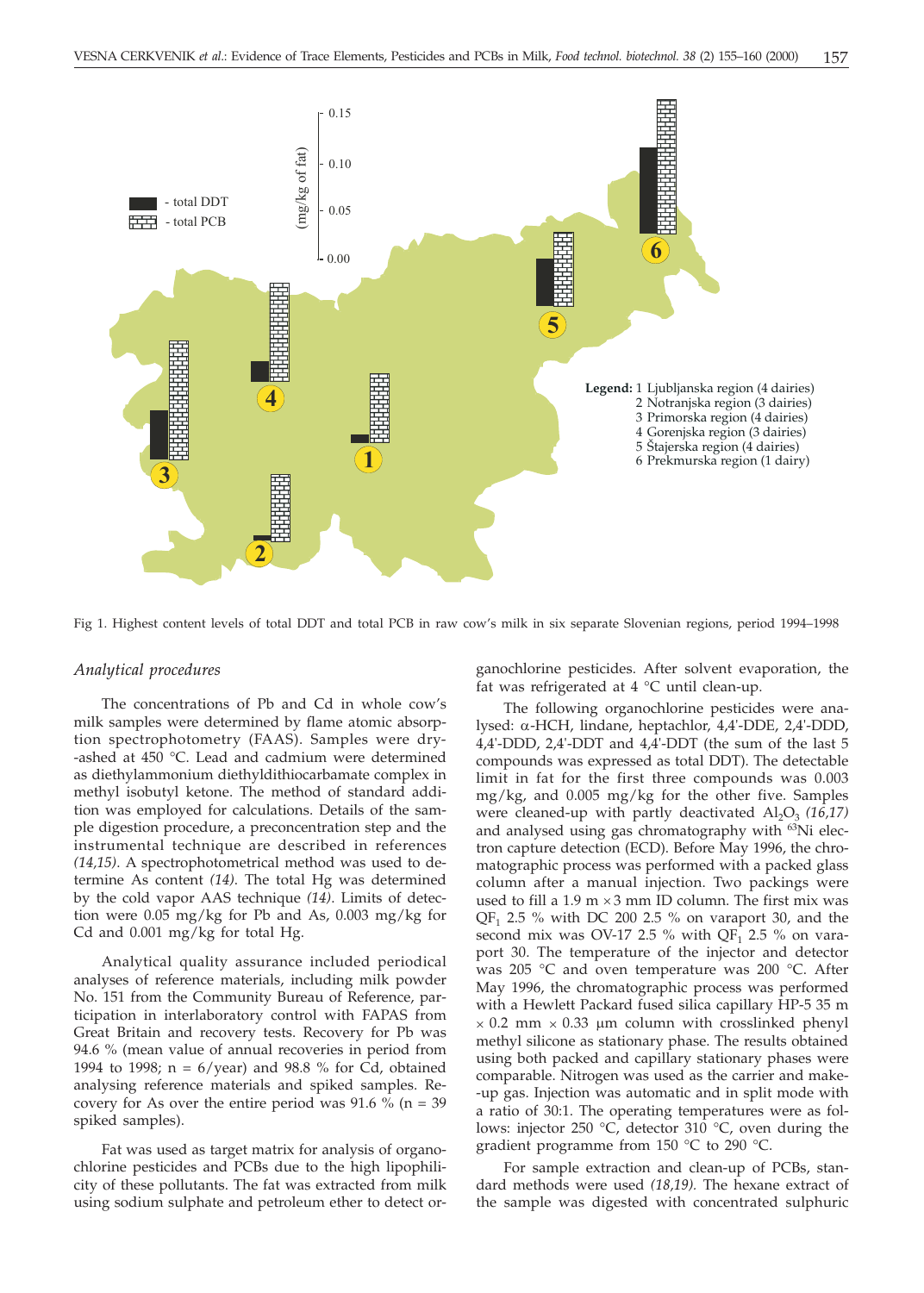acid, followed by alkaline hydrolysis and a Florisil clean-up. PCBs were analysed using capillary gas chromatography with ECD, using a Supelco fused silica SPB-5 30  $m \times 0.25$  mm and an SGE Varian OV-1701 50 m  $\times$  0.2 mm capillary column. Nitrogen was used as the make-up gas and beside helium also as the carrier gas. Injection was in splitless mode. The operating temperatures were as follows: injector 240 °C, detector 280 °C, oven during the gradient programme from 50 °C to 200 °C *(20)*.

Total PCB level was expressed as a sum of the 7 following congeners numbered by IUPAC as: PCB 28, 52, 101, 118, 138, 153 and 180. The limit of detection of individual congeners was 0.0002 mg/kg of fat and 0.002 mg/kg of fat for total PCB content.

### **Results and Discussion**

Residues of Pb, Cd and As were found only in certain samples of milk. Lead concentration, in the majority of samples (98 %), was under detectable limit. The highest concentration of Pb was 0.07 mg/kg. The same was established for Cd and As content, as no samples exceeded detectable limits. The highest concentration of total Hg was 0.007 mg/kg, which represented only a quarter of tolerance. The minimum concentration of total Hg was under detectable limit.

Residues of  $\alpha$ -HCH and lindane in all 174 analysed samples of raw cow's milk were far below the maximum residue levels and heptachlor was under the limit of detection (0.003 mg/kg of fat) for all of those samples. 90 % of samples of  $\alpha$ -HCH and 86 % of samples of lindane were below the limit of detection (0.003 mg/kg of fat) as well. The highest contents of  $\alpha$ -HCH and lindane were 0.008 mg/kg of fat in 1994 and 0.023 mg/kg of fat in 1997, respectively. The situation for total DDT residues was more heterogeneous, and as such it deserves a more detailed analysis. The 5-year results were distributed chronologically into concentration classes (Table 3). In 32.8 % of the samples, total DDT levels were below the limit of detection (0.005 mg/kg of fat), but the majority of the samples (47.1 %) fell in the next concentration class with a concentration of up to 0.01 mg/kg of fat. Only in 3 samples (1.7 %) total DDT did exceed 0.05 mg/kg of fat. The median level over the whole period was 0.007 mg/kg of fat which is only 1.4 % of the level tolerated by law (*3,4*). The maximum level was 0.091 mg/kg of fat, found in 1998 in one sample from a Murska Sobota dairy (region No. 6 in Fig. 1). The main member of the DDT »family« in almost all samples examined was the 4,4'-DDE metabolite.

Total PCB residues in 108 analysed samples of raw cow's milk ranged from <0.002 to 0.14 mg/kg of fat. A maximum was found in 1996 in one sample from the Murska Sobota dairy. The median level over the whole period was 0.005 mg/kg of fat which is only 0.5 % of the level tolerated by law *(3,4)*. A distribution of analysed samples into concentration classes of total PCB residues is presented chronologically in Table 4. The majority of the samples (95.3 %) fell into the lowest concentration class of up to 0.08 mg PCB/kg of fat which is only 8 % of the level tolerated by law.

We were interested in total DDT and total PCB pollution levels of milk according to geographical region

|       |     | Concentration classes of total DDT $(mg/kg$ of fat) |                 |                 |                 |                 |  |
|-------|-----|-----------------------------------------------------|-----------------|-----------------|-----------------|-----------------|--|
| Year  | n   | < 0.005                                             | $0.005 - 0.010$ | $0.011 - 0.020$ | $0.021 - 0.050$ | $0.051 - 0.100$ |  |
| 1994  | 21  | 12                                                  |                 |                 |                 |                 |  |
| 1995  | 33  | 15                                                  | 18              |                 |                 |                 |  |
| 1996  | 52  | 16                                                  | 20              |                 |                 |                 |  |
| 1997  | 49  |                                                     | 28              |                 |                 |                 |  |
| 1998  | 19  | 7                                                   |                 |                 |                 |                 |  |
| Total | 174 | 57                                                  | 82              | 23              |                 | 3               |  |
| $\%$  |     | 32.8                                                | 47.1            | 13.2            | 5.2             | 1.7             |  |

Table 3. Distribution of samples of raw cow's milk analyzed from 1994 to 1998 into concentration classes based on total DDT content

Level of total DDT in milk and milk products tolerated =  $0.5 \text{ mg/kg}$  of fat

Table 4. Distribution of samples of raw cow's milk analyzed from 1994 to 1998 into concentration classes based on total PCB content

|       |     | Concentration classes of total PCB $(mg/kg \text{ of } fat)$ |                 |                 |                 |                 |                 |  |
|-------|-----|--------------------------------------------------------------|-----------------|-----------------|-----------------|-----------------|-----------------|--|
| Year  | n   | < 0.002                                                      | $0.002 - 0.005$ | $0.006 - 0.010$ | $0.011 - 0.080$ | $0.081 - 0.100$ | $0.101 - 0.300$ |  |
| 1994  | 4   |                                                              |                 |                 |                 |                 |                 |  |
| 1995  | 11  |                                                              |                 |                 |                 |                 |                 |  |
| 1996  | 48  |                                                              | 8               |                 | 30              |                 |                 |  |
| 1997  | 26  |                                                              | 14              |                 | 4               |                 |                 |  |
| 1998  | 19  | 5                                                            | 11              |                 |                 |                 |                 |  |
| Total | 108 |                                                              | 40              | 15              | 39              |                 |                 |  |
| $\%$  |     | 8.3                                                          | 37              | 13.9            | 36.1            | 1.9             | 2.8             |  |

Level of total PCB in milk and milk products tolerated  $= 1.0$  mg/kg of fat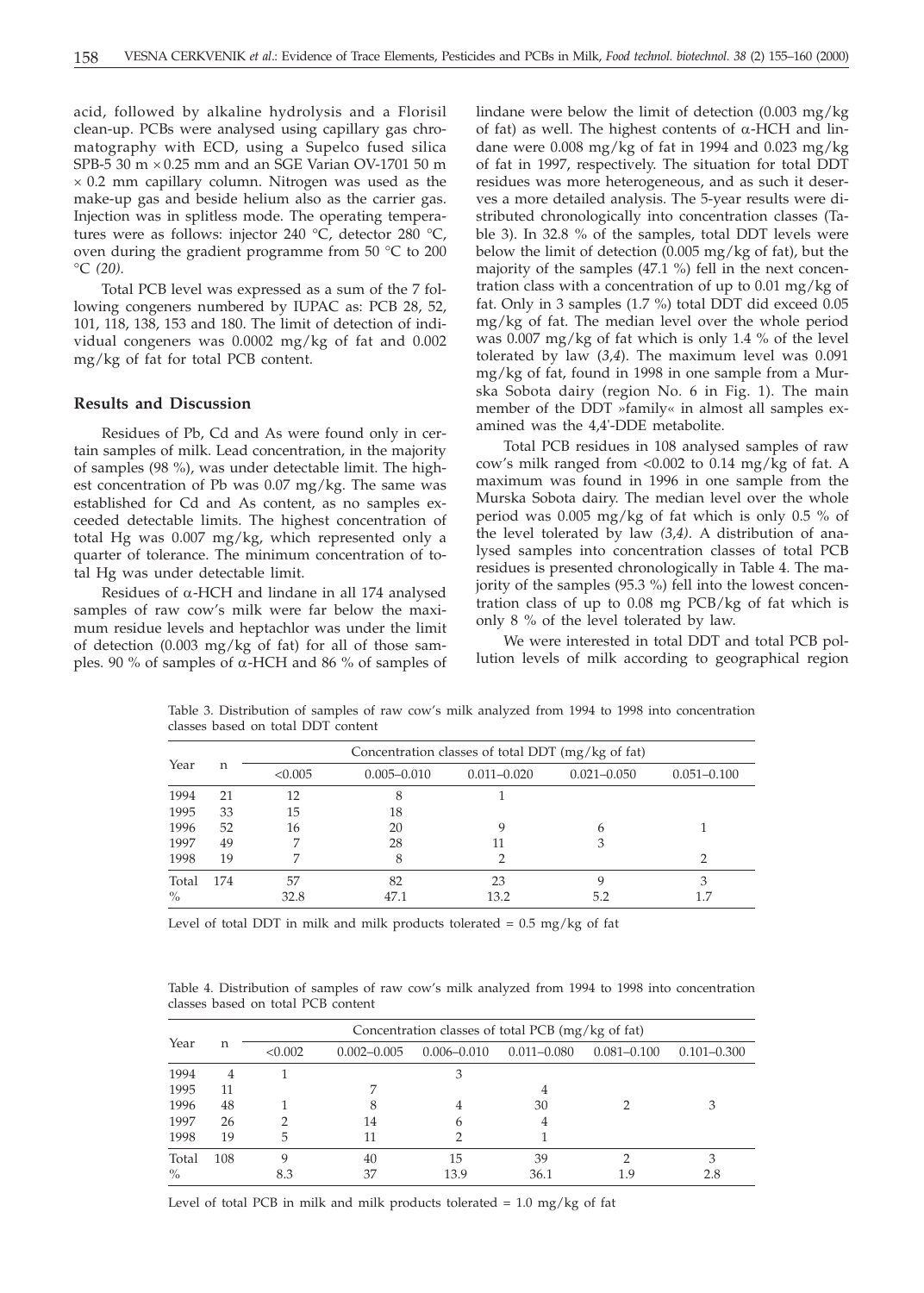

Fig. 2. Maximum annual total DDT and total PCB content in Slovenian raw cow's milk from 1975 to 1998 and from 1987 to 1998, respectively

over the entire period 1994–1998. Three criterion levels were set: samples below detectable limit, median levels and maximum levels.

Primorska (No. 3 in Fig. 1) was the region with the highest percentage of samples (47.8 %) with the level of total DDT below detectable limit, but only one such sample (6.3 %) from the Prekmurska region (No. 6 in Fig. 1) was identified. These two regions had the lowest  $(0.005 \text{ mg/kg of fat})$  and the highest  $(0.014 \text{ mg/kg of }$ fat) median levels for the entire period, as well. Maximum residue contents ranged from 0.008 mg/kg of fat in the Notranjska region (No. 2 in Fig. 1) to 0.091 mg/kg of fat in the Prekmurska region. Prekmurska was the most polluted region according to all three criteria, which is not surprising because agriculture is carried out most intensively in this part of Slovenia. All levels of total DDT were far below those tolerated by both Slovenia and the EU (Table 1).

In comparing the highest annual residue contents from 1994 to 1998 with earlier results found since 1975 when recording began, a rapid decline can be observed for total DDT and other organochlorine pesticides in food of animal origin (Fig. 2) as a consequence of their prohibition or restriction in 1972 *(21)*. These findings agree with the results from Austria *(22)* and Italy *(23)*, two neighbouring countries where significant decreases in most organochlorine pesticide residues were observed as well. However, because of the longevity of these compounds in the environment, their residues are still found in food. As it can be seen in Fig. 2, in the last several years maximum levels of total DDT content in raw cow's milk have been increasing slightly again, although the median level for individual years has remained <0.010 mg/kg of fat. Such slightly elevated annual maximum levels in recent years need to be followed up carefully to determine if there are any possible residue problems. Residue monitoring programms in European countries have already shown residue problems related to the presence of organochlorine pesticides. For example, in the year 1995, unexpectedly high levels of lindane in milk were detected in the United Kingdom *(24)*.

Recently we have also observed highly elevated levels of 4,4'-DDE in food of animal origin which has mostly been imported from the east European countries *(25)*.

Prekmurska and Notranjska regions (No. 6 and 2 in Fig. 1) had the lowest (0.004 mg/kg of fat) and the highest (0.017 mg/kg of fat) median levels, respectively of PCBs for the entire five-year period. The range of maximum levels of total PCB residues was from the same regions as the levels of total DDT. They ranged from 0.074 mg/kg of fat in Notranjska region to 0.140 mg/kg of fat in the Prekmurska region (Fig. 1). Maximum annual levels of total PCB content in Slovenian raw cow's milk from 1987 to 1998 are presented in Fig. 2.

#### **Conclusions**

Residues of environmental pollutants examined in Slovenian raw cow's milk were not problematic from 1994 to 1998. Amounts of the trace elements, such as Pb in 188 samples, Cd in 133 samples, As in 67 samples and total Hg in 48 samples, were mostly below the detectable limits or found only in particular samples similar to what was found previously. Residues of organochlorine pesticides in 174 samples and PCBs in 108 samples were all below tolerated levels, too. The median and the highest content levels for the entire period were for  $\alpha$ -HCH <0.003 and 0.008 mg/kg of fat, respectively, for lindane <0.003 and 0.023 mg/kg of fat, respectively, for total DDT 0.007 and 0.091 mg/kg of fat, respectively and for total PCB 0.005 and 0.14 mg/kg of fat, respectively. Prekmurska, the north-eastern part of Slovenia, had the highest median and maximum levels of total DDT content in the milk samples analyzed because of its intensive agriculture.

#### *Acknowledgements*

The authors thank prof. dr. Marina Komar, univ. dipl. chem. and Blaž Repše, univ. dipl. ing. chem. techn. for performing part of organochlorine pesticide and PCB analyses, respectively. We also thank Ester Rotter, univ. dipl. chem. for performing analyses of total Hg.